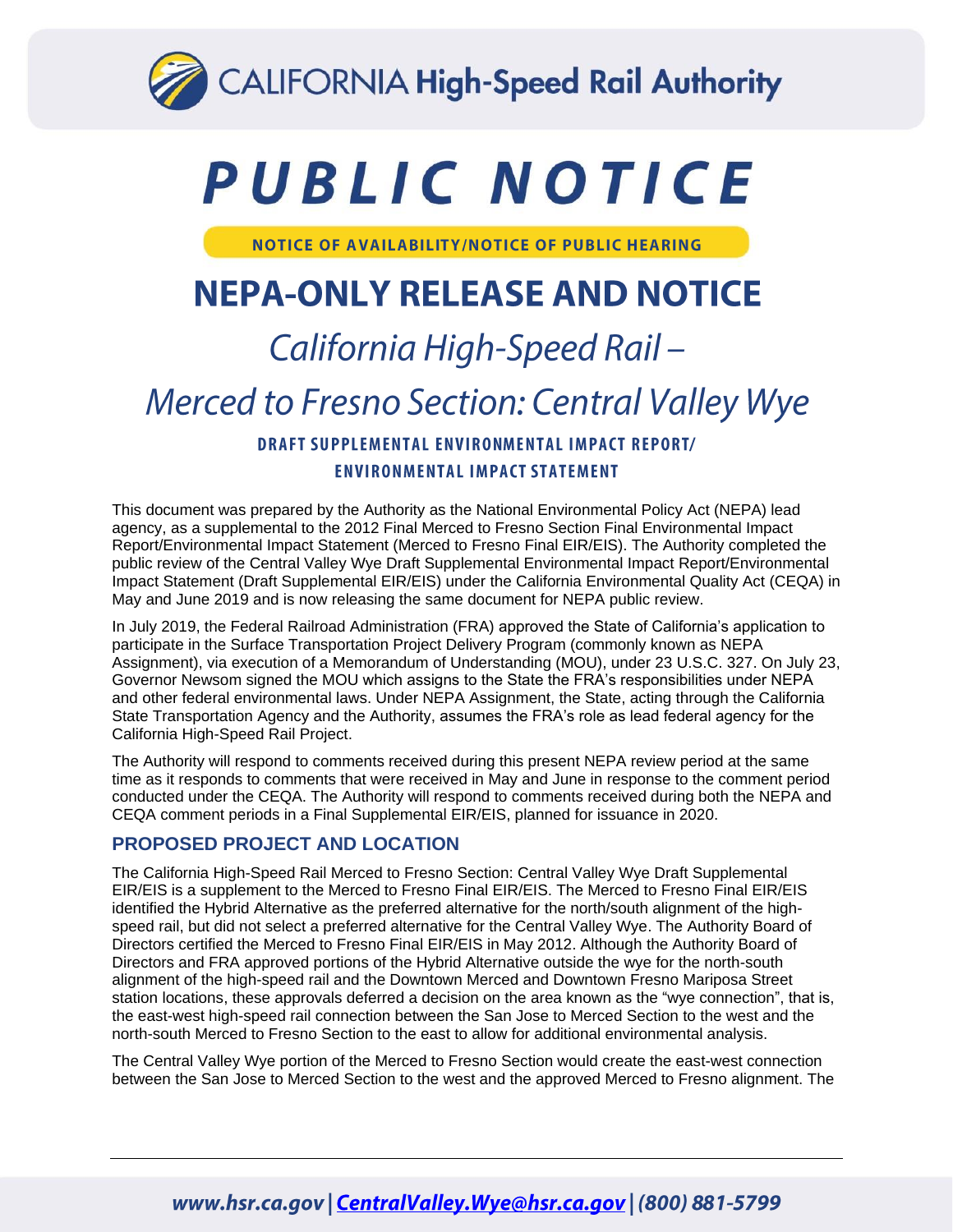Central Valley Wye is located in Merced and Madera counties near the City of Chowchilla with related electrical facilities extending into Fresno and Stanislaus counties.

#### **PROJECT DEVELOPMENT**

The Authority has prepared this Draft Supplemental EIR/EIS, which evaluates the impacts and benefits of implementing a wye connection in the geographically limited area between the cities of Merced and Madera and is based on additional project planning and engineering that has occurred over the last several years. This Draft Supplemental EIR/EIS evaluates four Central Valley Wye alternatives: the State Route (SR) 152 (North) to Road 13 Wye, the SR 152 (North) to Road 19 Wye, the Avenue 21 to Road 13 Wye, and the SR 152 (North) to Road 11 Wye. These alternatives would create the high-speed rail connection between the San Jose to Merced Section to the west and the north-south Merced to Fresno Section to the east.

The Authority developed these Central Valley Wye alternatives through extensive local and agency involvement, stakeholder meetings, and public and agency comments, and subjected them to a thorough screening process which considered the impacts of the alternatives on the social, natural, and built environment. The Authority has identified the Preferred Alternative in this Draft Supplemental EIR/EIS as the SR 152 (North) to Road 11 Wye Alternative.

#### **ANTICIPATED IMPACTS**

Significant pre-mitigation environmental effects resulting from the Central Valley Wye alternatives are anticipated in the following resource areas: air quality (construction impacts); noise and vibration (construction and project impacts); biological resources and wetlands (construction impacts); hazardous materials and wastes (construction impacts); socioeconomics and communities (construction impacts); agricultural lands (construction impacts); parks, recreation, and open space (construction impacts); aesthetics and visual resources (construction impacts); cultural resources (construction impacts); Section 4(f) (construction impacts); and environmental justice (construction and project impacts).

#### **NEPA PUBLIC REVIEW PERIOD**

The Draft Supplemental EIR/EIS is being made available to the public for a **45-day review and comment period** in accordance with the National Environmental Policy Act. During the 45-day comment period, written comments may be submitted in the following ways:

- Via mail to "Merced to Fresno Section: Central Valley Wye Draft Supplemental EIR/EIS," 770 L Street, Suite 620 MS-1, Sacramento, CA 95814
- Through the Authority's website [\(www.hsr.ca.gov\)](http://www.hsr.ca.gov/)
- Via email to [CentralValley.Wye@hsr.ca.gov](mailto:CentralValley.Wye@hsr.ca.gov) with the subject line "Merced to Fresno Section: Central Valley Wye Draft Supplemental EIR/EIS Comment."

The comment period is from **FRIDAY, SEPTEMBER 13, 2019, to MONDAY, OCTOBER 28, 2019**. Comments must be received electronically, or postmarked, on or before **MONDAY, OCTOBER 28, 2019**.

The Authority will prepare a Final Supplemental EIR/EIS, which will include responses to comments received. The Final Supplemental EIR/EIS is anticipated for public release in summer 2020. The Authority will then review the information in the Final Supplemental EIR/EIS, including comments and responses, in considering whether to approve the preferred alternative.

#### **NEPA PUBLIC HEARING TO RECEIVE COMMENT**

The Authority invites you to attend a Public Hearing that has been scheduled on **TUESDAY, OCTOBER 1, 2019 ,** to receive public and public agency comments under NEPA on the Draft Supplemental EIR/EIS. The hearing is scheduled from **3:00 p.m. to 8:00 p.m.** at the **Chowchilla-Madera Fairgrounds Little Theater - 1000 S. Third Street, Chowchilla**, CA 93610. Authority staff will be at the hearing to answer questions and receive written comments. Interpretes al español estarán en la reunión. At the hearing, members of the public may formally submit an oral comment on the Draft Supplemental EIR/EIS. The meeting facilities are accessible for persons with disabilities. All requests for reasonable accommodations and/or language services must be submitted 72 hours in advance of the scheduled meeting date. Please

### www.hsr.ca.gov | CentralValley.Wye@hsr.ca.gov | (800) 881-5799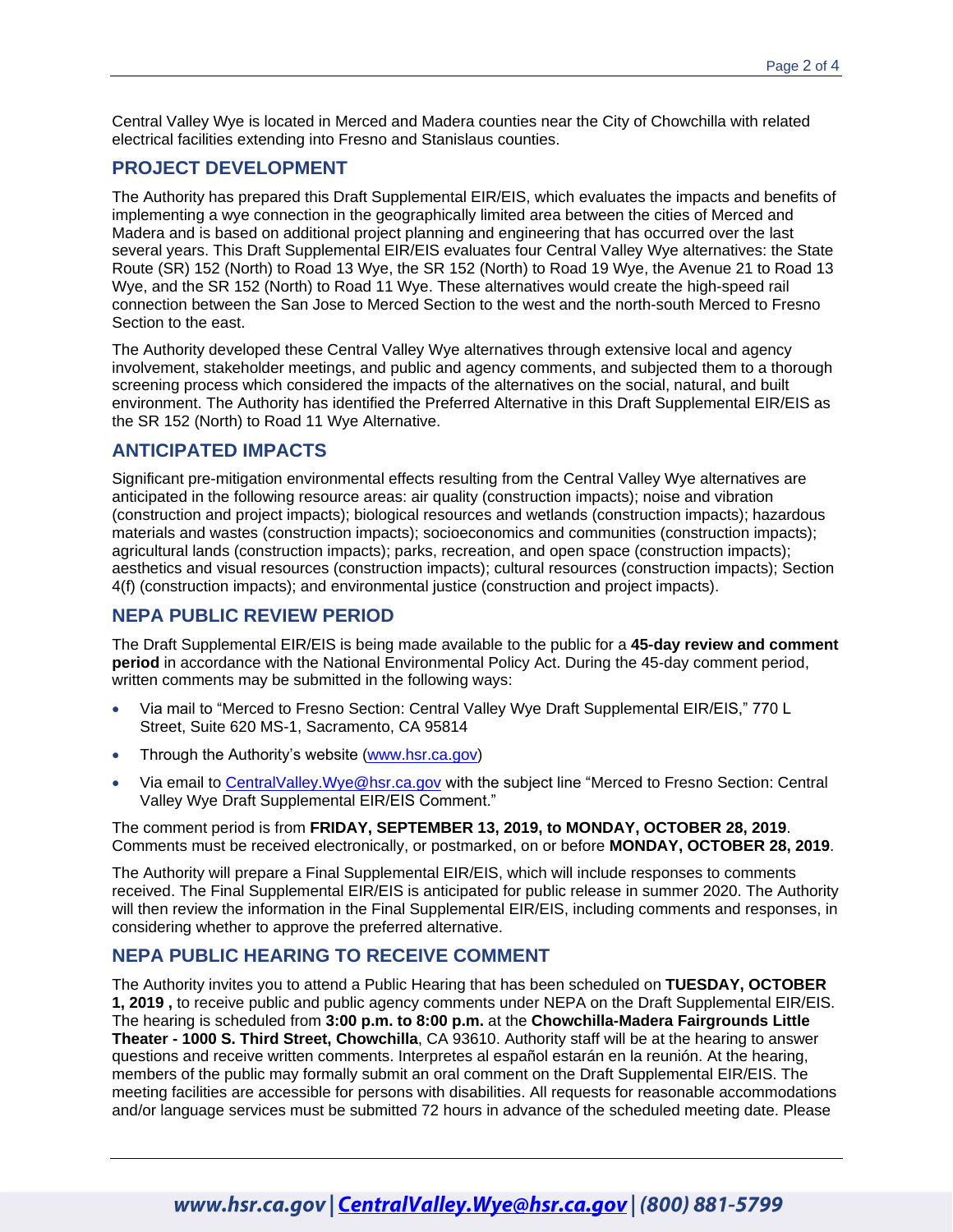contact the public outreach team at 800-881-5799 or call the California Relay Service at 711. All public hearings will be wheelchair accessible. Please call the Authority at (916) 324-1541, or check the Authority website [\(www.hsr.ca.gov\)](http://www.hsr.ca.gov/), for more information, including up-to-date information on the planned hearing.

#### **COPIES OF THE DRAFT SUPPLEMENTAL EIR/EIS**

Visit the Authority website [\(www.hsr.ca.gov\)](http://www.hsr.ca.gov/) to view and download the Draft Supplemental EIR/EIS. Technical reports that inform the analysis provided in the Draft Supplemental EIR/EIS and electronic copies on compact disc (CD) of the Draft Supplemental EIR/EIS are available upon request by calling (916) 324-1541. Printed and electronic copies of the Draft Supplemental EIR/EIS have been placed at the following public libraries and county clerk offices:

- Chowchilla Branch Library: 300 Kings Avenue, Chowchilla, CA 93610
- Madera County Library: 121 North G Street, Madera, CA 93637
- Merced County Library: 2100 O St, Merced, CA 95340
- Madera County Clerk: 200 W 4th St, Madera, CA 93637
- Merced County Clerk: 2222 M St, Merced, CA 95340

Printed and electronic copies of the Draft Supplemental EIR/EIS, along with electronic copies of the associated technical reports, and the Merced to Fresno Final EIR/EIS, also are available for review during business hours at the Authority's office at 770 L Street, Suite 620 MS-1, Sacramento, CA, and the Authority's office at 1111 H Street, Fresno, CA.

The Authority does not discriminate on the basis of disability and, upon request, will provide reasonable accommodation to ensure equal access to its programs, services, and activities.

The Merced to Fresno Final EIR/EIS, as an electronic copy on CD, is also available upon request by calling (916) 324-1541. This document is not currently part of the public review and comment process in that it was completed and finalized in 2012, however, it is available for review and reference.